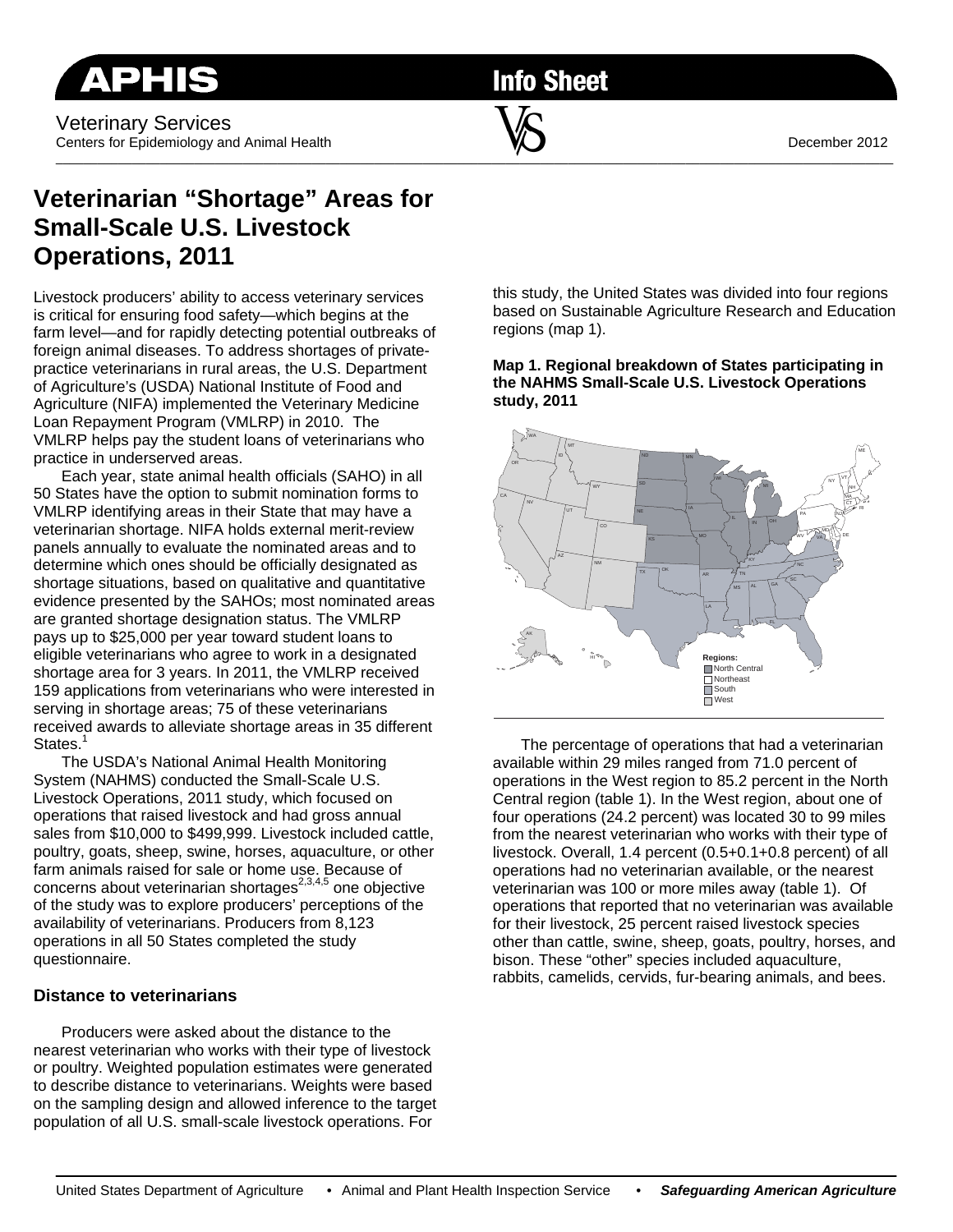**Table 1. Percentage of operations by distance to the nearest veterinarian that worked with the type of livestock or poultry present on the operation, and by region:** 

| <b>Distance</b><br>(miles)                                  | <b>North</b><br><b>Central</b> | North-<br>east | South | West  | All<br>opera-<br>tions |
|-------------------------------------------------------------|--------------------------------|----------------|-------|-------|------------------------|
| Less than 30                                                | 85.2                           | 76.6           | 83.2  | 71.0  | 82.0                   |
| $30 - 99$                                                   | 12.5                           | 18.8           | 14.3  | 24.2  | 15.2                   |
| 100-299                                                     | 0.6                            | 0.6            | 0.1   | 2.4   | 0.5                    |
| 300 or more                                                 | 0.0                            | 0.0            | 0.1   | 0.2   | 0.1                    |
| No veterinarian<br>available for my<br>type of<br>livestock | 0.7                            | 1.5            | 0.8   | 0.9   | 0.8                    |
| Don't know<br>distance                                      | 1.0                            | 2.5            | 1.5   | 1.3   | 1.4                    |
| Total                                                       | 100.0                          | 100.0          | 100.0 | 100.0 | 100.0                  |

### **Spatial analysis of veterinarian shortage areas**

To better characterize areas where producers had limited access to veterinarians, a spatial analysis was performed at the county level. The objective was to identify clusters of counties with a veterinarian shortage, which was defined as areas where producers reported that the nearest veterinarian for their livestock type was 100 or more miles away, or that a veterinarian was not available at all. Raw (unweighted) data were used for the spatial analysis due to challenges of combining survey design weights with spatial methodology.

A "hot-spot" analysis was used to identify geographic clusters where producers reported a veterinarian shortage. The hot-spot analysis identifies statistically significant spatial clusters of high values (hot spots) and low values (cold spots). Hot spots represent a geographic area where a condition is concentrated. In contrast, a cold spot represents an area lacking a condition. In this case, hot spots indicate an apparent shortage of veterinarians.

For the hot-spot analysis, veterinarian shortage was measured in two ways. First, a count variable was created by summing the number of respondents reporting a veterinarian shortage in each county. Second, the proportion of respondents reporting a veterinarian shortage was calculated for each county. The proportion variable was used to better detect shortages in counties with small numbers of respondents. Both the count and the proportion variables were individually subjected to hotspot analysis, and the resulting hot spots were combined onto one map.

Clusters identified by hot-spot analysis contain counties that, as a group, had a higher count (or proportion) of producers that reported a veterinary shortage. Individual counties within the cluster can vary in the degree of veterinary shortage. Therefore, hot-spot analysis provides a broad look at potential veterinary shortage areas, but these shortages should be verified using local data. Hot spots are shown in shades of

orange/red on map 2. Darker shades indicate a cluster with higher statistical significance. Cold spots from the analysis are shown in blue and represent clusters where few producers reported a veterinary shortage, indicating sufficient access to veterinarians.

Large hot spots were located in New Mexico and Arizona. In the North Central region, southern Wisconsin and northern Illinois had areas of shortage (map 2). Several areas of shortage existed in Minnesota, South Dakota, and Missouri. The Northeast region had several areas in Maine and Pennsylvania with veterinary shortages. The South region had pockets of small, dispersed shortage clusters in multiple States.

Three cold spots were identified in Idaho, New York, and Colorado. These cold spots indicate clusters where few (or none) of the respondents reported a veterinary shortage, indicating sufficient access to veterinarians.

#### **Map 2. Hot-spot analysis of veterinary shortages**



Results of the hot-spot analysis were compared with the VMLRP's 2011 designated shortage areas. Overall, 19.1 percent of veterinarian shortage hot-spot counties were also designated as VMLRP shortage areas. Interestingly, 80.9 percent of hot-spot counties were not designated as VMLRP shortage areas. These counties might be candidates for submission by SAHOs as shortage situations in the future, if local data support the presence of a veterinarian shortage.

## **Limitations**

Several limitations of this study should be considered when interpreting results. First, the distance to veterinarians was reported by producers, and the locations of all available veterinarians might not be available to all producers. Second, the target population for this study was small-scale operations; therefore, results should not be extrapolated to larger operations. Finally, additional veterinary shortage areas may exist that were not identified in this analysis, since some U.S. counties were not included in the sample.